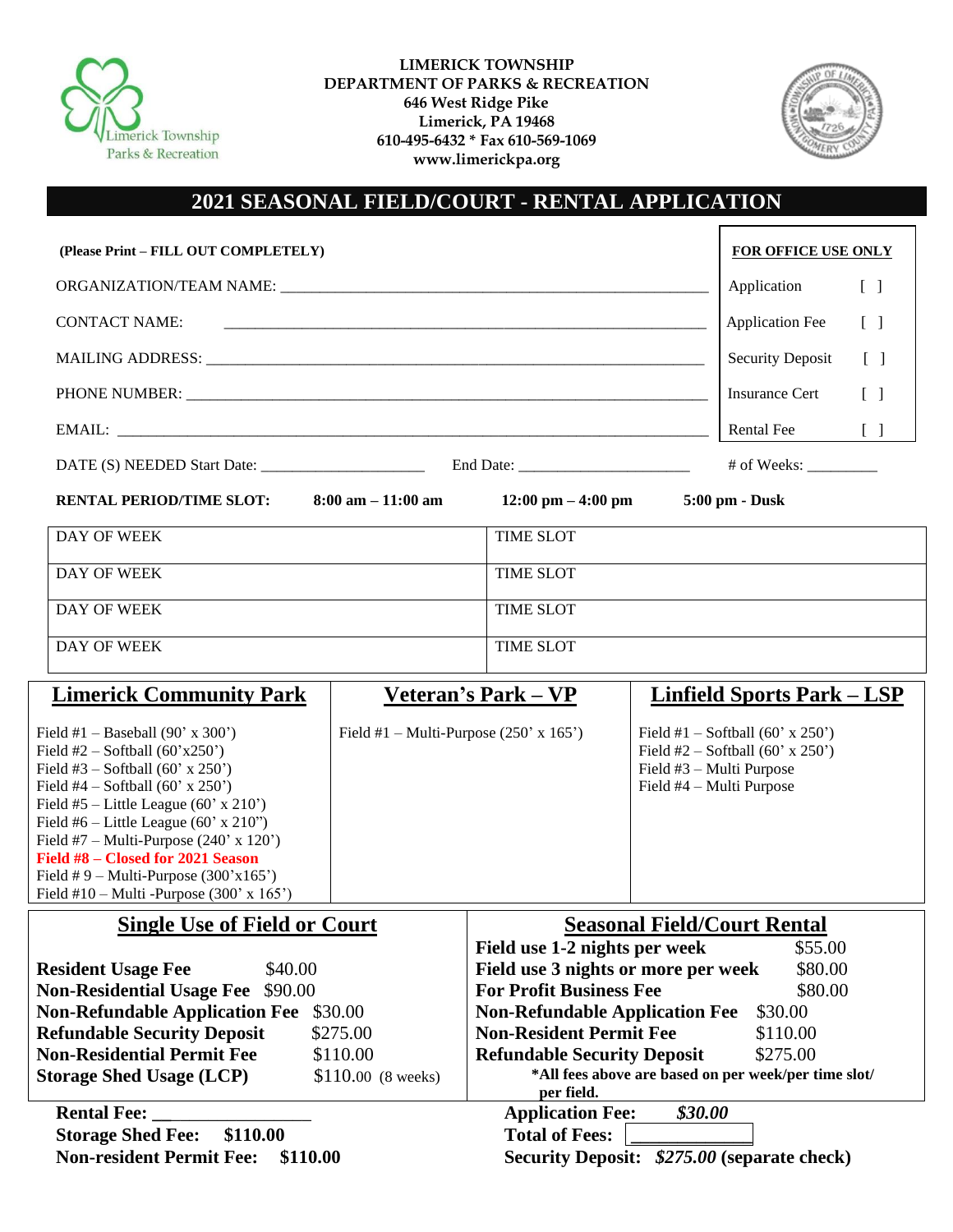| <b>PAYMENT METHOD:</b> [ ] Cash [ | $\Box$ Check # | l  Credit Card: | MasterCard | <b>Discover</b> | Visa |
|-----------------------------------|----------------|-----------------|------------|-----------------|------|
| Credit Card #:                    |                | Exp. Date       |            | CVC #:          |      |
|                                   |                |                 |            |                 |      |

By signing below, I agree to pay Limerick Township for the amount above and understand that a Third-Party convenience fee will apply to my transaction in order for the Township to accept payment via credit card. I further agree that such convenience fee shall be billed to my credit card as a separate transaction and equal to \*2.83% of the total amount being paid.

| Name (as listed on card): | Signature |
|---------------------------|-----------|
|                           |           |

#### **IMPORTANT PLEASE READ --- LTP&R RECREATION FACILITY RULES AND GUIDELINES**

**The time frame listed on the permit includes SET UP AND CLEAN UP. Please do not arrive prior to the time listed on your permit. It is important that your group is cleaned up and ready to leave by the ending time on the permit.**

## **Seasonal Field/Court Rental Rules & Guidelines - Limerick Township**

#### **Rules & Regulations:**

- All Limerick Township Parks & Recreation Rules and Regulations shall remain in effect at all times throughout the duration of the permit. The Township, as deemed necessary, may impose special rules, regulations, and restrictions.
- **The uses of alcohol and controlled substances are strictly prohibited within all Township facilities.** Smoking is prohibited under pavilions or inside the Manderach Memorial Playground area.
- Walking trails should be kept clear during the rental. Attendees are prohibited to set up chairs and pop-up tents on the walking paths.
- Tents/canopies are not permitted.
- Firearms or other weapons are prohibited within the parks.
- Grills are available at Veterans Park and Trinley River Park only**.** NO gas grills, charcoal grills, fires, etc. are permitted at the Limerick Community Park.
- There shall be no soliciting of any kind, including the sale or vending of food, except by special permit issued by LTP&R. Vendors are not permitted in the park except by special permit issued by LTP&R.
- Minor Field Maintenance is permitted, such as raking out puddles or leveling base paths. You may not mow fields or drag fields using power equipment unless granted by the LTP&R Parks Crew.
- LTP&R staff, LT Parks Crews and the Limerick Township Police has the right to enforce all permits and park rules. In the event of a police, fire or medical EMERGENCY call 9-1-1.

#### **Animal Policy:**

All animals must be on a leash at all times and owner must clean up after them. It is the responsibility of the organization that holds the permit to police all spectators and members. If there is a problem the police will be contacted, and citations issued. **No animals are permitted within the Manderach Memorial Playground area.**

*I acknowledge having received and read the Limerick Township Rental Rules & Guidelines and agree to abide all the rules and regulations set forth by the Township and Parks & Recreation Department.*

*I, the undersigned, for myself, my heirs, executors, administrators, and assigns, do hereby remise, release, quite claim and forever discharge and hold harmless the Township of Limerick, their officials, agents, officers, employees, and assigns, from any all liability, known or unknown, potential or otherwise, arising from the uses of the Township's recreational facility and/or public property.*

*I, along with the organization fully understand that I voluntarily choose to participate in certain recreational activities on the above-described Township property and do hereby assume the risk of any personal injury, damage or loss which I may incur from use of the above-described Township property.*

| <b>APPLICANT SIGNATURE:</b> | Date <sup>.</sup> |  |  |
|-----------------------------|-------------------|--|--|
|                             |                   |  |  |
| Limerick P&R Signature:     | Date              |  |  |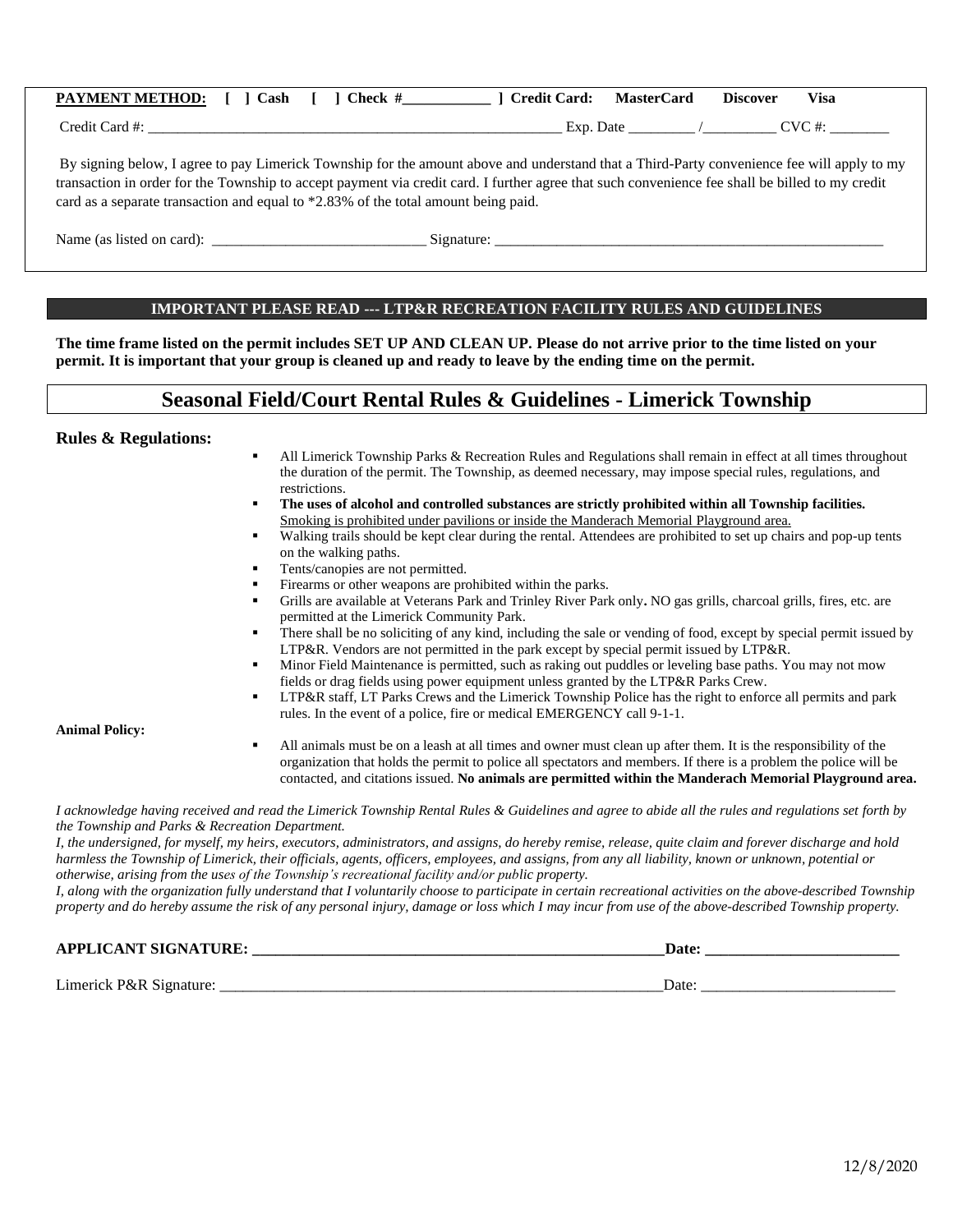



# **2021 SEASONAL FIELD RENTAL INFORMATION**

**2021 Rental Fee Change:** Please be aware that fees have changed. Updated fees can be found on Field Rental Application.

**2021 Rental Update:** Field 8 will be closed for the 2021 season. Rentals need to be observant of the rules of the park.

\*\* All teams must submit their 2021 Health and Safety Plan with their application. \*\*

## **Please carefully read over the procedure for field rentals:**

It is the responsibility of Limerick Township Parks and Recreation to govern and fairly assign use of the facilities. It is the goal of this department to see that the needs of the Limerick Township Community are met. Facilities are available for use by community organizations, individuals, and businesses. Recreation facilities are limited. Therefore, use without a permit cannot be guaranteed. Requests for use of a recreation facility must be made in writing using the appropriate Rental Application.

**Cancellation/Reduction of rented fields:** Renters must submit written notice of cancellation or reduction of rented fields 21 days prior to the initial start date of the rental. Full refund will be returned minus a \$10.00 administration fee. Cancelling or reducing the number of rented fields less than 21 days prior to the start of your rental will result in a 75% refund of the rental minus a \$10.00 administration fee.

### **When to apply:**

- Previous year renters can submit applications beginning January 4<sup>th</sup>. Fields will be assigned at the beginning of February. *This applies only to organizations that rented during the 2020 season.*
- New renters can submit applications beginning February 1<sup>st</sup>. Fields will be assigned during the middle of February. *This includes organizations that have rented prior to 2020 OR who are requesting field use for the first time.*
- **All applications will be reviewed, and fields assigned based on history of rentals and conduct. How to apply:**
- Complete the *Seasonal Field/Court Rental Application*
- *Be sure to include ALL ITEMS listed below in your packet:*
	- o *Application & Signed Rules/Guidelines*
	- o *Rental fees for the season*
	- o *Nonrefundable Application Fee*
	- o *Copy of your Insurance listing Limerick Township as a Certificate Holder*
	- o *Refundable Security Deposit- separate check*
	- o *All checks need to be made out to Limerick Township*
- Drop off your completed packet at the Township Building or mail your application packet to:

Limerick Township Parks & Recreation 646 W. Ridge Pike Limerick, PA 19468